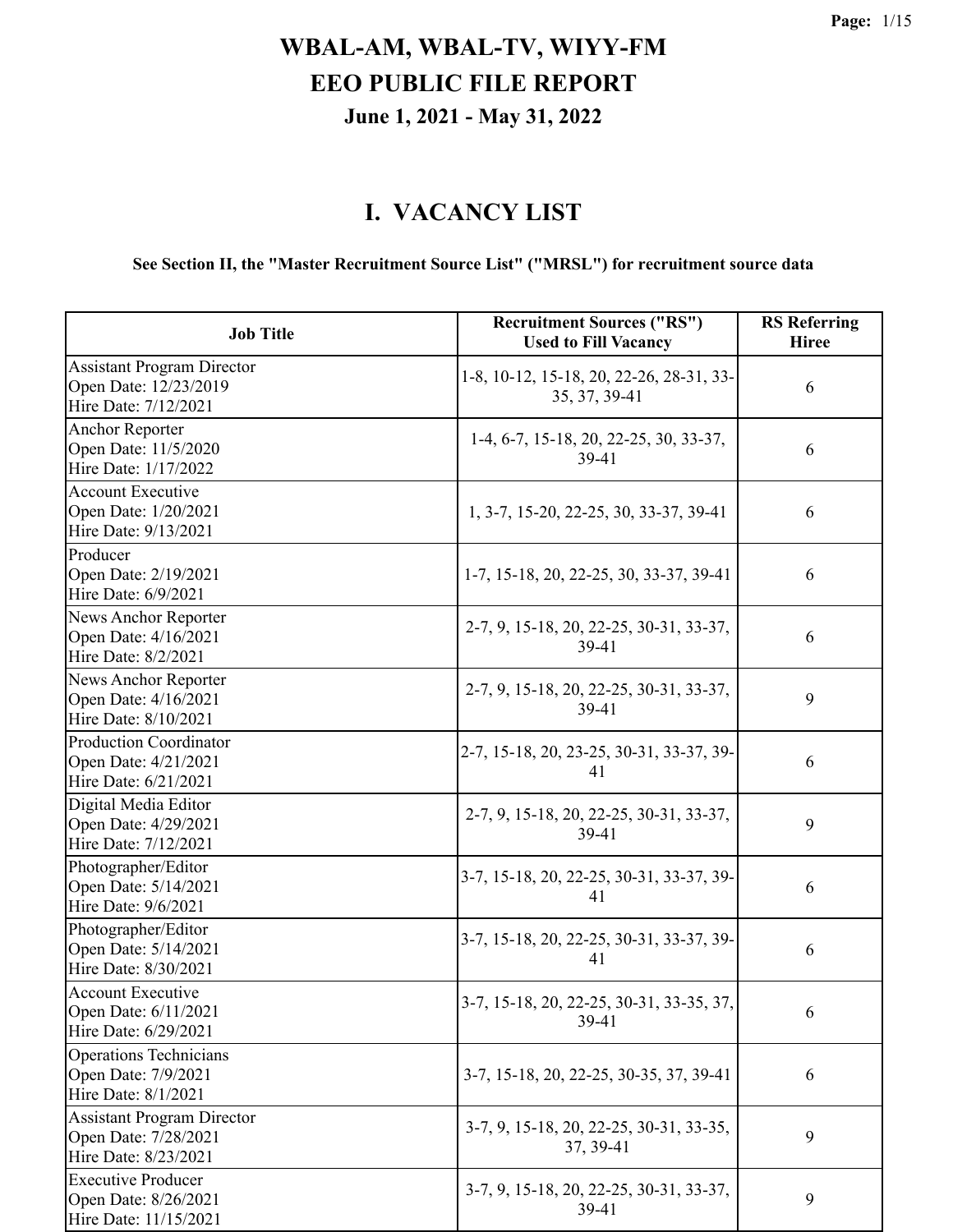### **I. VACANCY LIST**

### **See Section II, the "Master Recruitment Source List" ("MRSL") for recruitment source data**

| <b>Job Title</b>                                                                          | <b>Recruitment Sources ("RS")</b><br><b>Used to Fill Vacancy</b> | <b>RS</b> Referring<br><b>Hiree</b> |
|-------------------------------------------------------------------------------------------|------------------------------------------------------------------|-------------------------------------|
| Traffic Anchor/Reporter<br>Open Date: 8/26/2021<br>Hire Date: 10/25/2021                  | 3-7, 15-18, 20, 22-25, 30-31, 33-37, 39-<br>41                   | 6                                   |
| Producer<br>Open Date: 9/3/2021<br>Hire Date: 11/1/2021                                   | 3-7, 9, 15-18, 20, 22-25, 30-31, 33-37,<br>39-41                 | 6                                   |
| Newscast Director<br>Open Date: 9/3/2021<br>Hire Date: 12/6/2021                          | 2-7, 15-18, 20, 22-25, 30-31, 33-37, 39-<br>41                   | 6                                   |
| Photographer<br>Open Date: 9/7/2021<br>Hire Date: 11/1/2021                               | 3-7, 15-18, 20, 22-25, 30-31, 33-35, 37,<br>39-41                | 6                                   |
| <b>Account Executive</b><br>Open Date: 9/15/2021<br>Hire Date: 11/8/2021                  | 3-7, 15-20, 22-25, 30-31, 33-35, 37, 39-<br>41                   | 19                                  |
| <b>Account Executive</b><br>Open Date: 9/27/2021<br>Hire Date: 4/4/2022                   | 3-5, 7, 9, 15-18, 20, 22-25, 30-31, 33-<br>35, 37, 39-41         | 9                                   |
| Operations Technician<br>Open Date: 9/27/2021<br>Hire Date: 11/8/2021                     | 3-7, 15-18, 20, 22-25, 30-31, 33-35, 37,<br>39-41                | 6                                   |
| Reporter<br>Open Date: 9/27/2021<br>Hire Date: 12/6/2021                                  | 2-7, 13, 15-18, 20, 22-25, 30-31, 33-37,<br>39-41                | 6                                   |
| <b>Production Coordinator</b><br>Open Date: 9/27/2021<br>Hire Date: 12/29/2021            | 3-7, 15-18, 20, 22-25, 30-31, 33-36, 39-<br>41                   | 6                                   |
| IT Support Specialist<br>Open Date: 9/27/2021<br>Hire Date: 1/3/2022                      | 3-7, 15-18, 20, 22-25, 30-31, 33-35, 37,<br>39-41                | 6                                   |
| <b>Creative Services Producer</b><br>Open Date: 10/12/2021<br>Hire Date: 12/22/2021       | 3-7, 15-18, 20, 22-25, 27, 30-31, 33-35,<br>37, 39-41            | 6                                   |
| <b>Assistant Director of Engineering</b><br>Open Date: 10/27/2021<br>Hire Date: 2/21/2022 | 3-7, 9, 15-18, 20, 22-25, 27, 30-37, 39-<br>41                   | 6                                   |
| Photographer<br>Open Date: 10/28/2021<br>Hire Date: 11/29/2021                            | 2-7, 15-18, 20, 22-25, 27, 30, 33-37, 39<br>$-41$                | 6                                   |
| Photographer<br>Open Date: 10/28/2021<br>Hire Date: 11/29/2021                            | 2-7, 15-18, 20, 22-25, 27, 30, 33-37, 39<br>-41                  | 6                                   |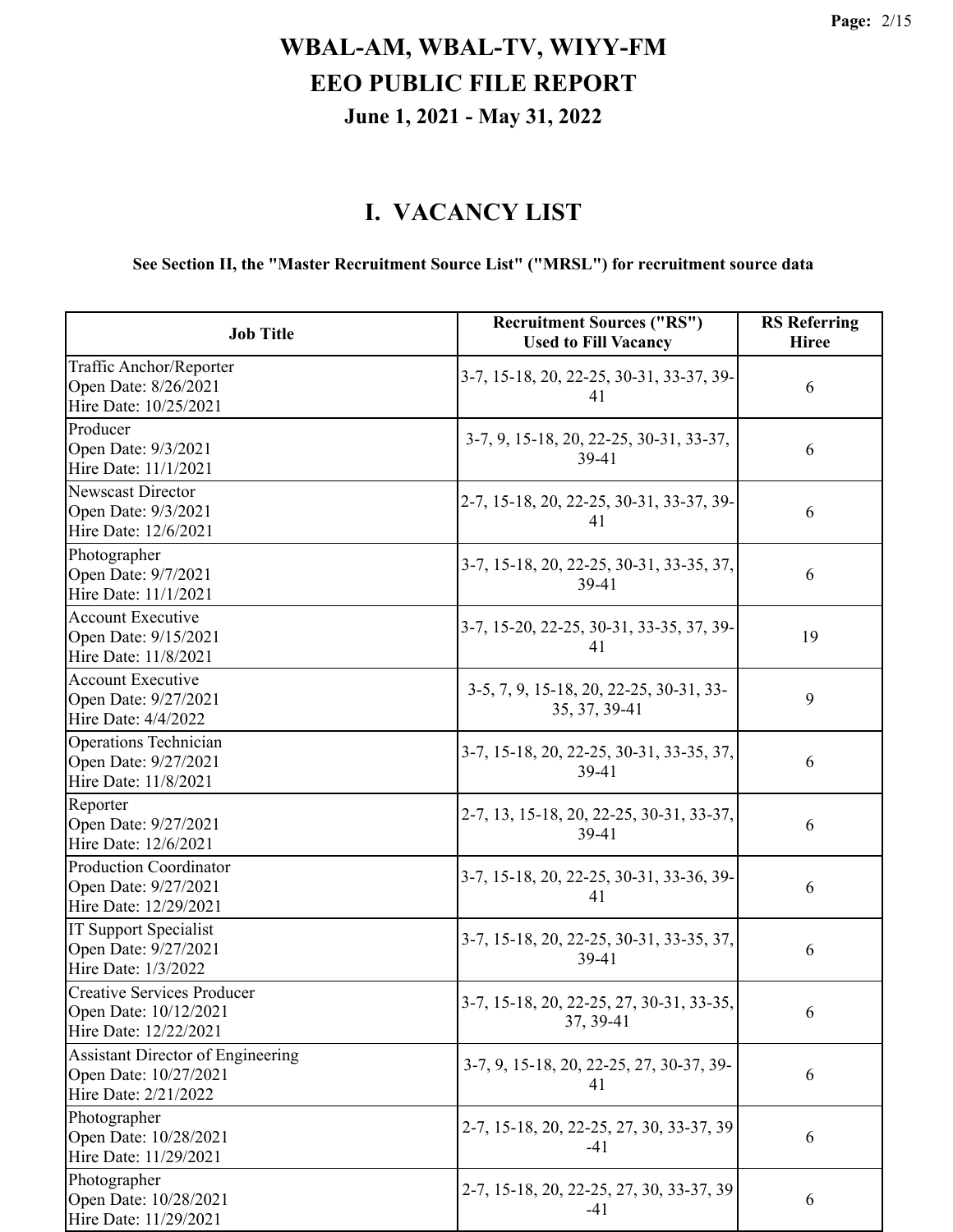### **I. VACANCY LIST**

### **See Section II, the "Master Recruitment Source List" ("MRSL") for recruitment source data**

| <b>Job Title</b>                                                           | <b>Recruitment Sources ("RS")</b><br><b>Used to Fill Vacancy</b> | <b>RS</b> Referring<br><b>Hiree</b> |
|----------------------------------------------------------------------------|------------------------------------------------------------------|-------------------------------------|
| Assignment Editor<br>Open Date: 11/23/2021<br>Hire Date: 1/3/2022          | 3-4, 6, 15, 20, 23, 25, 30, 32-36, 39-41                         | 6                                   |
| <b>Local Sales Manager</b><br>Open Date: 1/11/2022<br>Hire Date: 1/28/2022 | 3, 5-7, 9, 15-16, 18, 20, 22-23, 25, 30,<br>33-36, 39-41         | 9                                   |
| <b>Account Executive</b><br>Open Date: 1/26/2022<br>Hire Date: 5/2/2022    | 3, 5-7, 15-16, 18, 20, 22-23, 25, 30, 33-<br>36, 39-41           | 6                                   |
| <b>Sports Producer</b><br>Open Date: 1/28/2022<br>Hire Date: 3/14/2022     | 3-7, 15-16, 18, 20, 22-25, 30-31, 33-36,<br>39-41                | 6                                   |
| <b>Talk Show Host</b><br>Open Date: 2/15/2022<br>Hire Date: 3/21/2022      | 3-7, 15-16, 18, 20, 22-25, 27, 30-31, 33<br>$-36, 39-41$         | 6                                   |
| <b>Local Sales Assistant</b><br>Open Date: 3/3/2022<br>Hire Date: 5/2/2022 | 3, 5-7, 15-16, 18, 20, 22-25, 27, 30, 33-<br>36, 39-41           | 6                                   |
| Announcer<br>Open Date: 3/17/2022<br>Hire Date: 4/4/2022                   | 3-7, 9, 15-18, 20, 22-25, 27, 30-35, 39-<br>41                   | 9                                   |
| <b>Sales Assistant</b><br>Open Date: 5/3/2022<br>Hire Date: 5/23/2022      | 1, 3-7, 14-18, 20-25, 27, 30-31, 33-36,<br>38-41                 | 6                                   |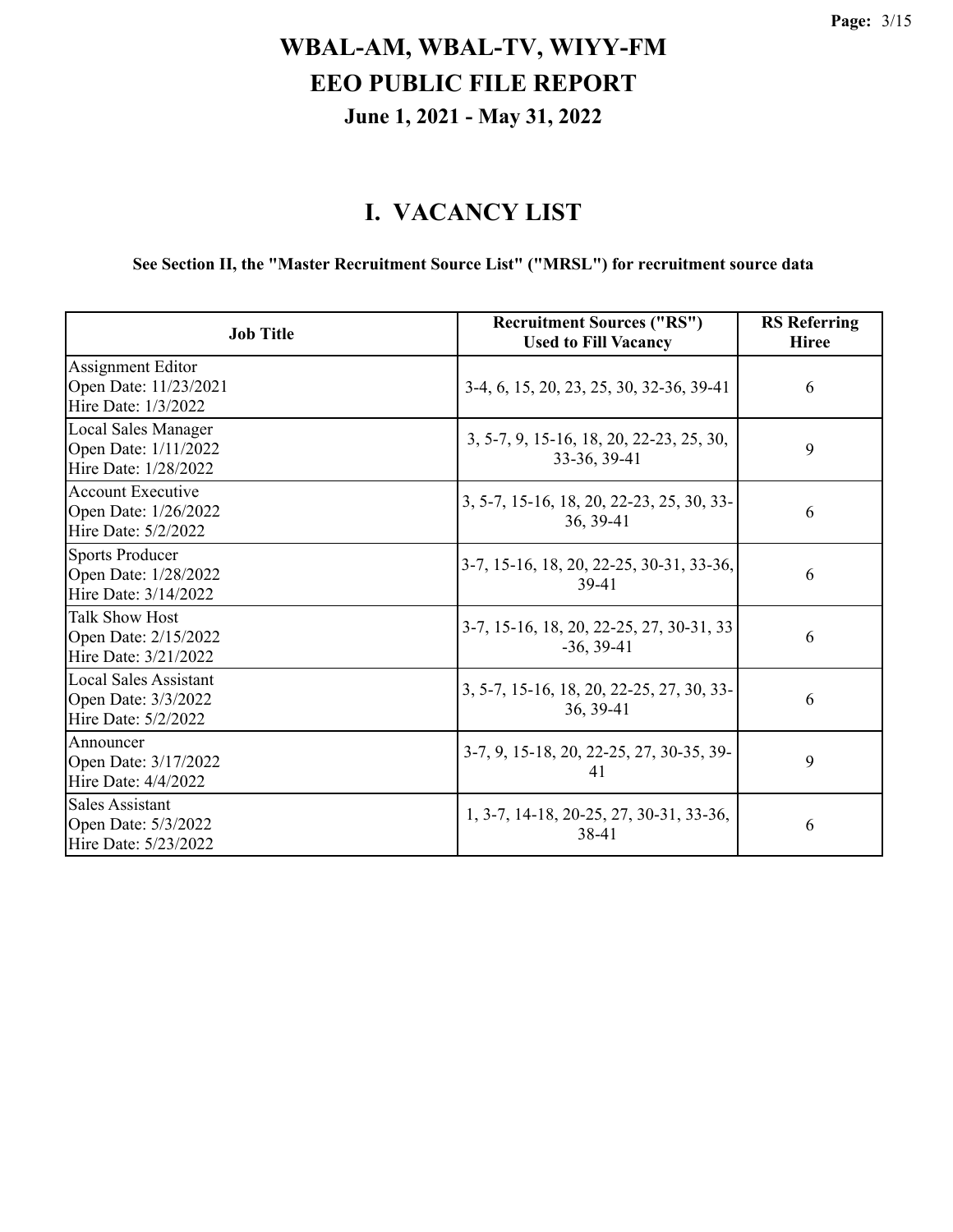| <b>RS</b><br><b>Number</b> | <b>RS</b> Information                                                                                                                                                                                                                    | <b>Source Entitled</b><br>to Vacancy<br><b>Notification?</b><br>(Yes/No) | <b>No. of Interviewees</b><br><b>Referred by RS</b><br>Over<br><b>Reporting Period</b> |
|----------------------------|------------------------------------------------------------------------------------------------------------------------------------------------------------------------------------------------------------------------------------------|--------------------------------------------------------------------------|----------------------------------------------------------------------------------------|
| 1                          | 602 Communications<br>1011 Lyndhurst Falls Lane<br>Knightdale, North Carolina 27545<br>Phone: 602-954-8373<br>Url: http://602communications.com/site/<br>Email: $gnewell@602$ communications.com<br>Sandy Lizik                          | N                                                                        | $\boldsymbol{0}$                                                                       |
| $\overline{2}$             | Asian American Journalists Association<br>5 Third Street Suite 1108<br>San Francisco, California 94103<br>Phone: 415-346-2051<br>Url: http://www.aaja.org/membership/career listings/<br><b>Career Services</b><br><b>Manual Posting</b> | N                                                                        | $\boldsymbol{0}$                                                                       |
| 3                          | <b>Baltimore City Community College</b><br>2901 Liberty Heights Ave.<br>Baltimore, Maryland 21215<br>Phone: 410-462-8013<br>Email: hr@bccc.edu<br>Deidre Hill                                                                            | N                                                                        | $\boldsymbol{0}$                                                                       |
| 4                          | Bates College Broadcast/Production Program<br>1101 S Yakima Ave<br>Tacoma, Washington 98405<br>Phone: 253-680-7761<br>Email: rrobinson@batestech.edu<br>Roland Robinson                                                                  | N                                                                        | $\boldsymbol{0}$                                                                       |
| 5                          | <b>Black College Radio</b><br>PO Box 3191<br>Atlanta, Georgia 30302<br>Phone: 404.523.6136<br>Url: http://www.blackcollegeradio.com/<br>Email: BCRmail@aol.com<br><b>Career Services</b>                                                 | N                                                                        | $\boldsymbol{0}$                                                                       |
| 6                          | Careers.HearstTelevision.com<br>214 N. Tryon St.<br>Charlotte, North Carolina 28202<br>Phone: 704-348-8073<br><b>HTV Careers</b>                                                                                                         | N                                                                        | 117                                                                                    |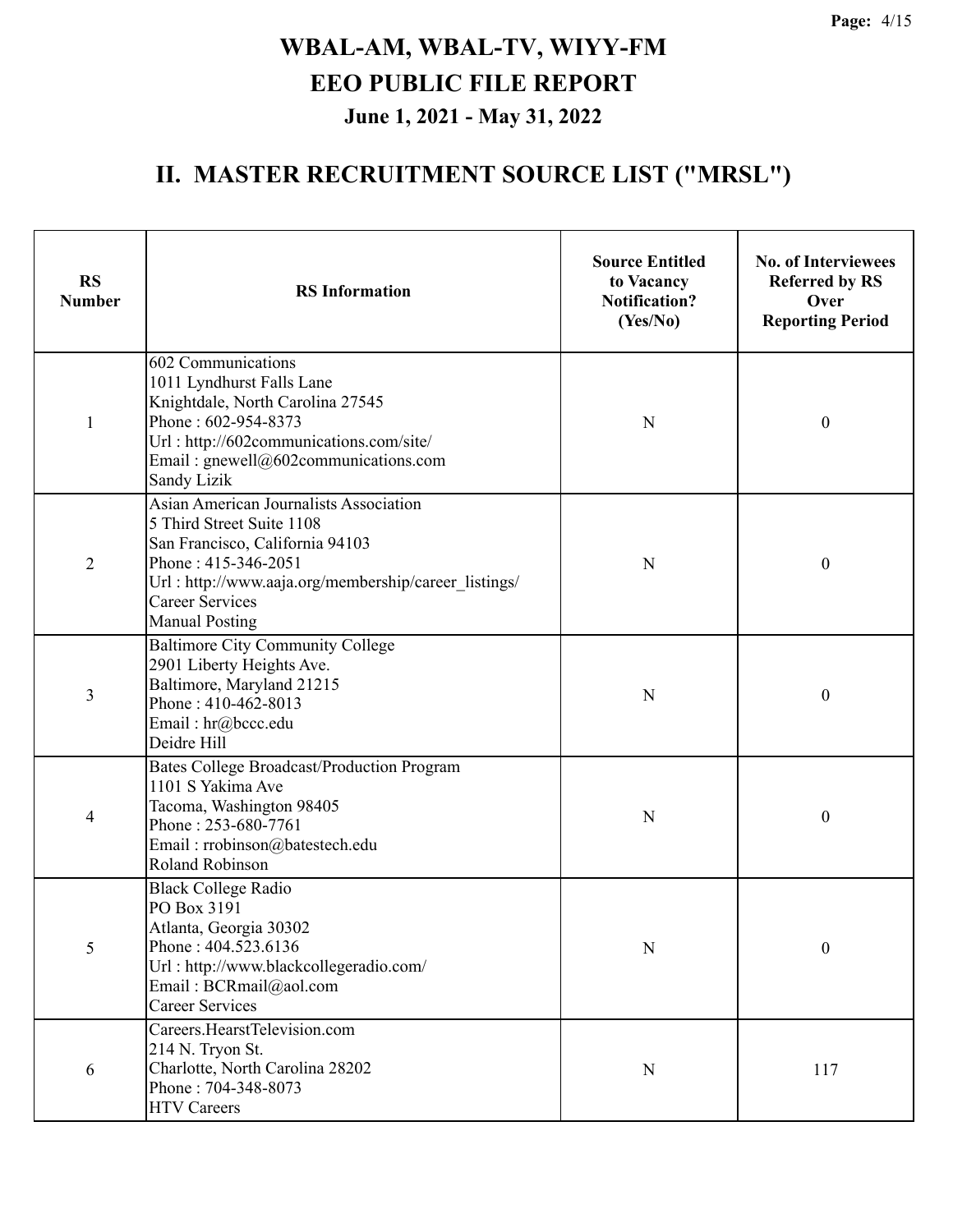| <b>RS</b><br><b>Number</b> | <b>RS</b> Information                                                                                                                                                              | <b>Source Entitled</b><br>to Vacancy<br>Notification?<br>(Yes/No) | <b>No. of Interviewees</b><br><b>Referred by RS</b><br>Over<br><b>Reporting Period</b> |
|----------------------------|------------------------------------------------------------------------------------------------------------------------------------------------------------------------------------|-------------------------------------------------------------------|----------------------------------------------------------------------------------------|
| $\sqrt{ }$                 | <b>CCBC</b><br>800 South Rolling Road<br>Baltimore, Maryland 21228<br>Phone: 443-840-4099<br>Url: http://www.ccbcmd.edu/campus.html<br>Email: sellis2@ccbcmd.edu<br>Samantha Ellis | N                                                                 | $\boldsymbol{0}$                                                                       |
| 8                          | <b>Collective Talent</b><br>1721 Richardson Place<br>Tampa, Florida 33606<br>Phone: 813-254-9695<br>Michael Bille<br><b>Manual Posting</b>                                         | N                                                                 | $\boldsymbol{0}$                                                                       |
| 9                          | <b>Current Employee</b>                                                                                                                                                            | N                                                                 | 12                                                                                     |
| 10                         | Dept. of Labor, Licensing & Regulations<br>500 North Calvert St. #401<br>Baltimore, Maryland 21202<br>Phone: 410-230-6001<br><b>Bernadine Anderson</b><br><b>Manual Posting</b>    | N                                                                 | $\boldsymbol{0}$                                                                       |
| 11                         | Emma L Bowen Foundation of Minority Interest in Media<br>524 W 57th Street<br>New York, New York 10019<br>Phone: 212-975-2545<br>Email: Sandra.Rice@nbcuni.com<br>Sandra Rice      | N                                                                 | $\boldsymbol{0}$                                                                       |
| 12                         | EqualityMagazines.com<br>13351 Riverside Dr. #514<br>Sherman Oaks, California 91423<br>Phone: 818.654.0870<br>Jeff Palmatier<br><b>Manual Posting</b>                              | N                                                                 | $\boldsymbol{0}$                                                                       |
| 13                         | Former Employee                                                                                                                                                                    | $\mathbf N$                                                       | $\mathbf{1}$                                                                           |
| 14                         | Gov. Office of Minority Affairs<br>6 St. Paul Street<br>Baltimore, Maryland 21202<br>Phone: 410-697-9600<br>Email: pamela.gregory@maryland.gov<br>Pamela Gregory                   | N                                                                 | $\boldsymbol{0}$                                                                       |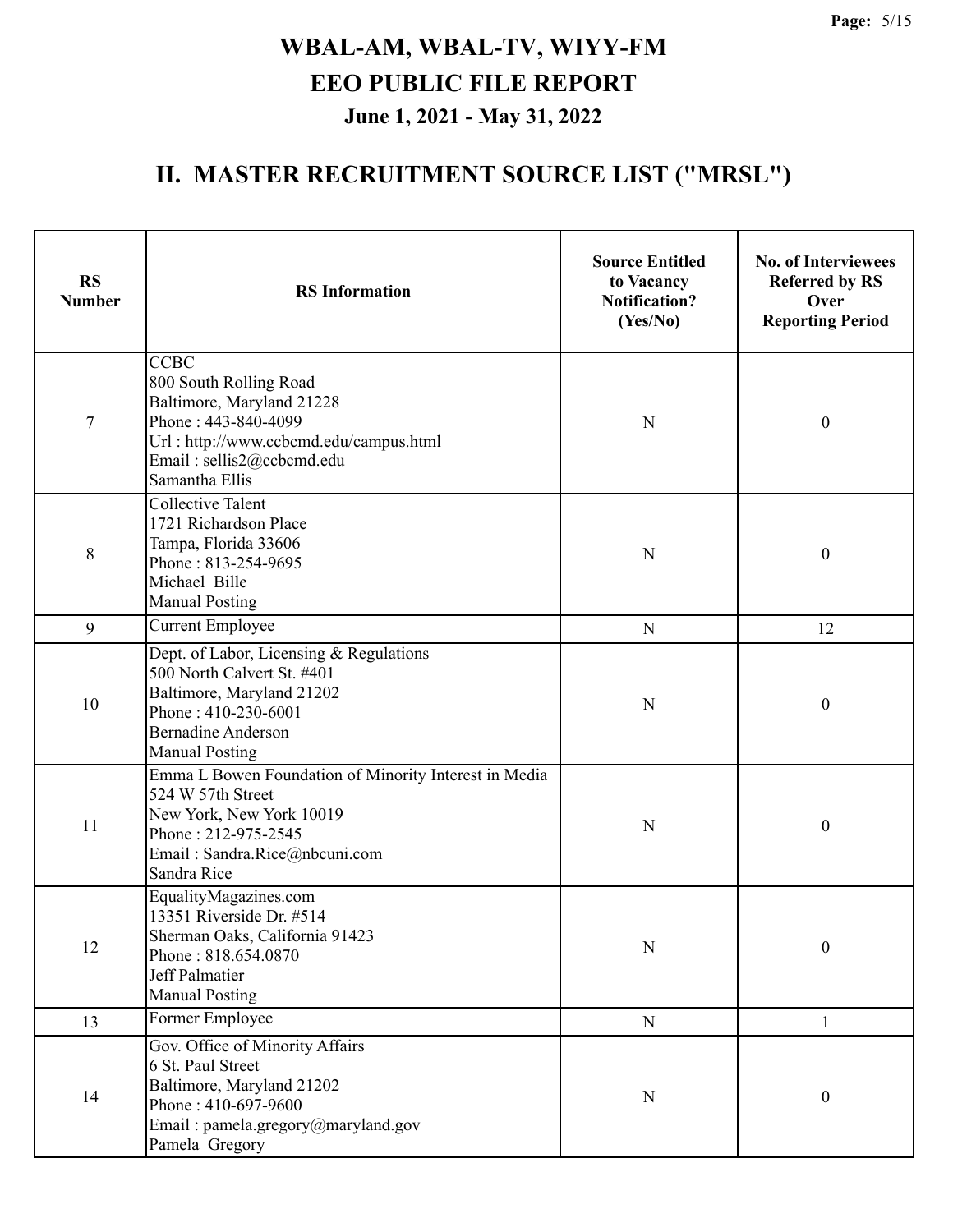| <b>RS</b><br><b>Number</b> | <b>RS</b> Information                                                                                                                                                                     | <b>Source Entitled</b><br>to Vacancy<br><b>Notification?</b><br>(Yes/No) | <b>No. of Interviewees</b><br><b>Referred by RS</b><br>Over<br><b>Reporting Period</b> |  |
|----------------------------|-------------------------------------------------------------------------------------------------------------------------------------------------------------------------------------------|--------------------------------------------------------------------------|----------------------------------------------------------------------------------------|--|
| 15                         | Howard University School of Communications<br>525 Bryant St. NW<br>Washington, District of Columbia 20059<br>Phone: 202-806-7690<br>Email: L g brown@howard.edu<br><b>Career Services</b> | Y                                                                        | $\boldsymbol{0}$                                                                       |  |
| 16                         | Jewish Vocational Svcs.<br>1515 Reisterstown Rd.<br>Baltimore, Maryland 21208<br>Phone: (415) 391-3600<br>Email: info@jcsbaltimore.org<br>Tova Jaffee                                     | N                                                                        | $\boldsymbol{0}$                                                                       |  |
| 17                         | JournalismJobs.com<br>PO Box 7294<br>Berkeley, California 94707<br>Phone: 510-524-2007<br>Email: contact@journalismjobs.com<br><b>Career Services</b>                                     | N                                                                        | $\boldsymbol{0}$                                                                       |  |
| 18                         | Kweisi Mfume Office<br>2235 Rayburn House Office Building<br>Washington, District of Columbia 20515<br>Phone: 202-225-4741<br>Email: Fran.allen@mail.house.gov<br>Fran Allen              | N                                                                        | $\boldsymbol{0}$                                                                       |  |
| 19                         | LinkedIn.com<br>2029 Stierlin Court<br>Mountain View, , California 94043<br>Phone: 650-687-3600<br>Career Services<br><b>Manual Posting</b>                                               | N                                                                        | 3                                                                                      |  |
| 20                         | Loyola College<br>4501 N. Charles Street<br>Baltimore, Maryland 21210<br>Phone: (410) 617-2000<br>Mary DeManss<br><b>Manual Posting</b>                                                   | N                                                                        | $\boldsymbol{0}$                                                                       |  |
| 21                         | Maryland Workforce Exchange<br>301 Preston St Suite 1500<br>Baltimore, Maryland 21201<br>Phone: 410-767-7857<br>Jonathan Jayes-Green<br><b>Manual Posting</b>                             | N                                                                        | $\boldsymbol{0}$                                                                       |  |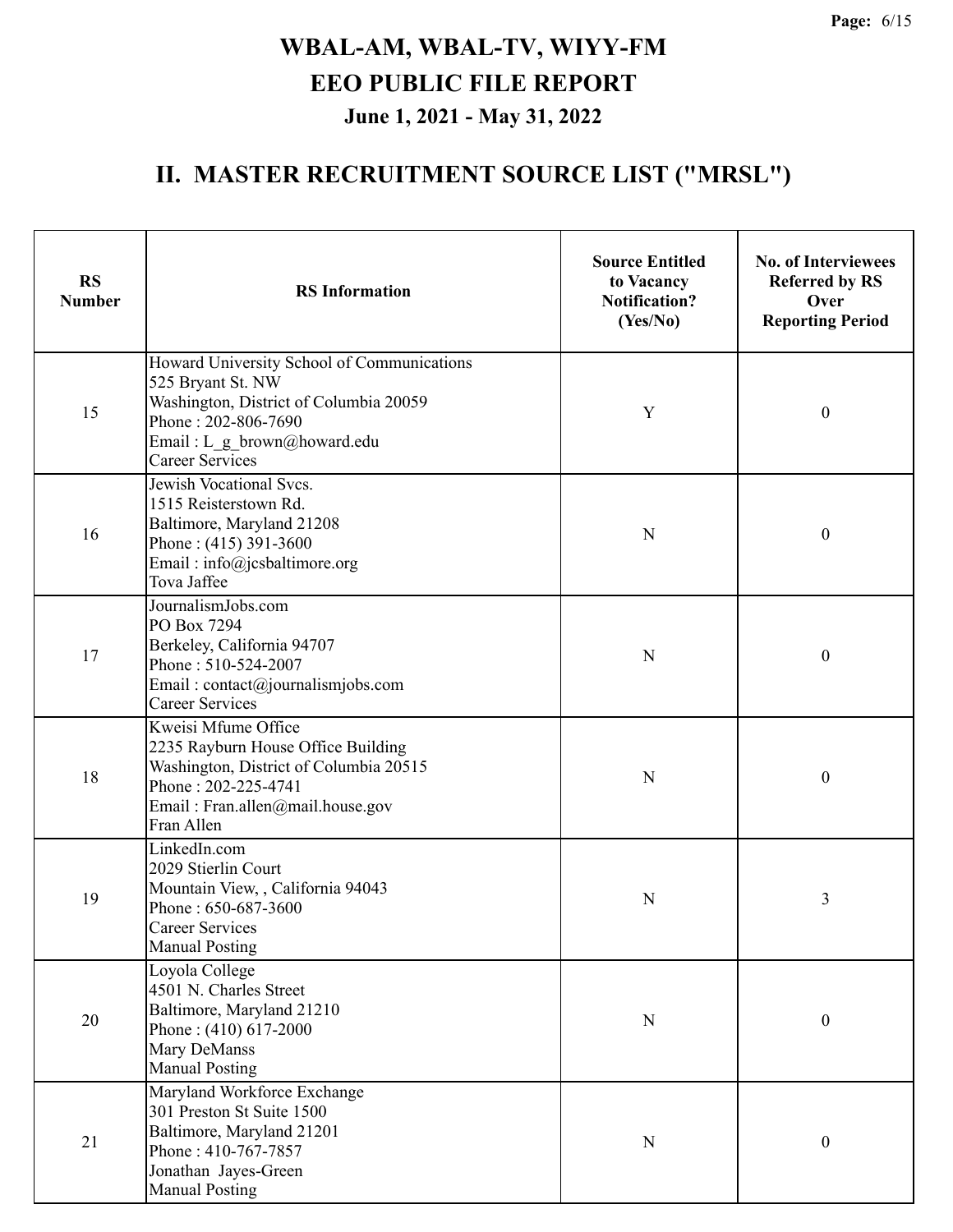| <b>RS</b><br><b>Number</b> | <b>RS</b> Information                                                                                                                                                                                                          | <b>Source Entitled</b><br>to Vacancy<br><b>Notification?</b><br>(Yes/No) | <b>No. of Interviewees</b><br><b>Referred by RS</b><br>Over<br><b>Reporting Period</b> |  |
|----------------------------|--------------------------------------------------------------------------------------------------------------------------------------------------------------------------------------------------------------------------------|--------------------------------------------------------------------------|----------------------------------------------------------------------------------------|--|
| 22                         | Mayor's Office of Employment Development<br>417 East Fayette St. Suite 468<br>Baltimore, Maryland 21202<br>Phone: 443-984-3014<br>Email: yclark@oedworks.com<br><b>Yvette Clark</b>                                            | N                                                                        | $\boldsymbol{0}$                                                                       |  |
| 23                         | McDaniel College<br>2 College Hill<br>Westminster, Maryland 21157<br>Phone: 410-848-7000<br>Url : https://www.mcdaniel.edu/index.php/career services<br><b>Career Services</b><br><b>Manual Posting</b>                        | N                                                                        | $\boldsymbol{0}$                                                                       |  |
| 24                         | <b>MDCD</b> Broadcasters<br>150 Fayetteville St. Suite 1270<br>Raleigh, North Carolina 27601<br>Phone: 919-821-7300<br>Url: http://www.mdcdbroadcasters.com<br>Email: info@mdcd.com<br>Fax: 1-919-834-8880<br>Gail Summerville | N                                                                        | $\boldsymbol{0}$                                                                       |  |
| 25                         | MediaBistro<br>825 Eighth Avenue, 29th Floor<br>New Yorkd, New York 10019<br>Phone: (800) 205-7792<br><b>Career Services</b><br><b>Manual Posting</b>                                                                          | N                                                                        | $\boldsymbol{0}$                                                                       |  |
| 26                         | Napoli Management Group<br>8844 West Olympic Blvd, Suite 100<br>Beverly Hills, California 90211<br>Phone: 310-385-8227<br>Sue McInerney<br><b>Manual Posting</b>                                                               | N                                                                        | $\boldsymbol{0}$                                                                       |  |
| $27\,$                     | Northwestern University<br>620 Lincoln Street<br>Evanston, Illinois 60208<br>Phone: 847-491-5785<br>Url: https://northwestern-csm.symplicity.com<br>Dainne Siekmann<br><b>Manual Posting</b>                                   | N                                                                        | $\boldsymbol{0}$                                                                       |  |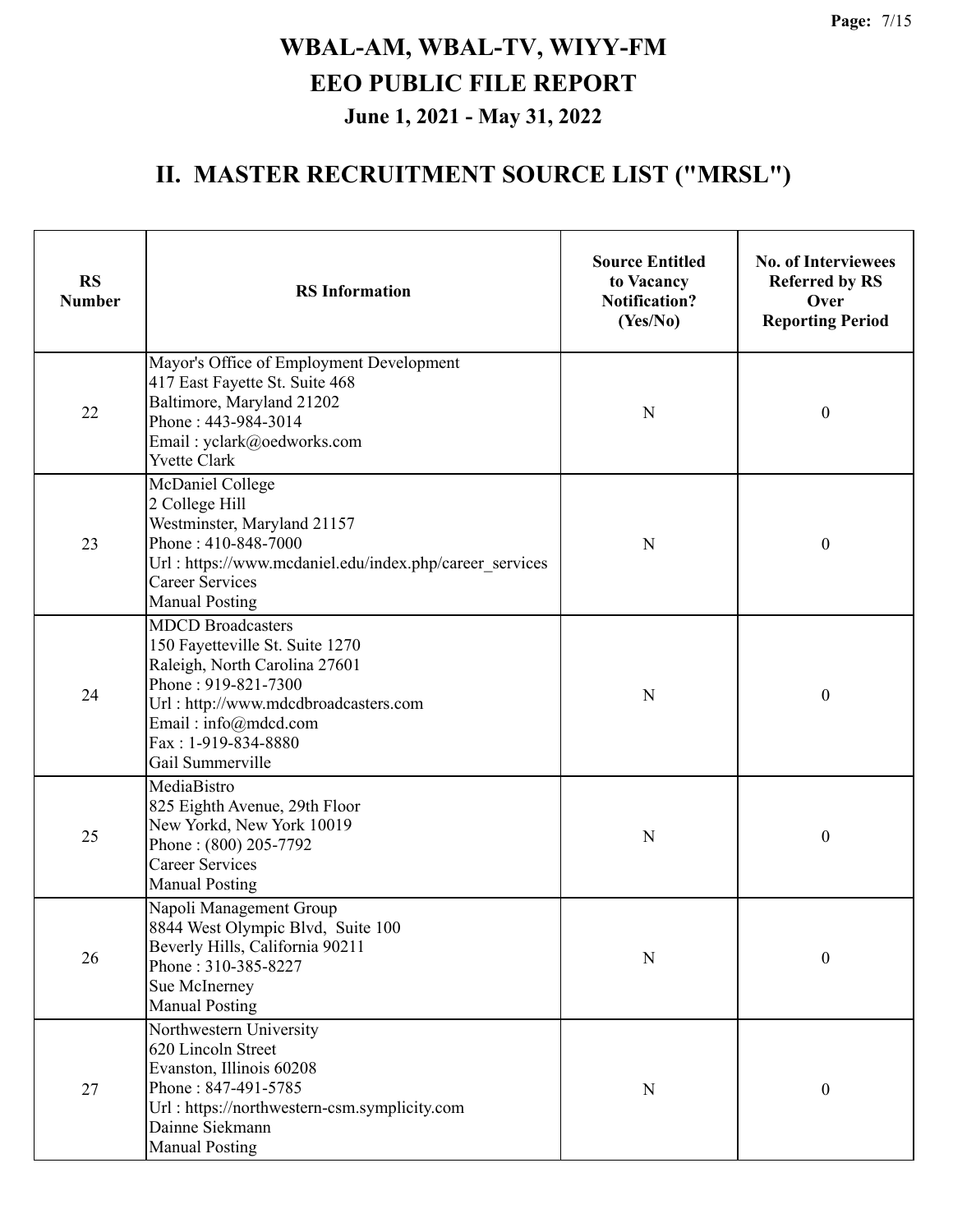| <b>RS</b><br><b>Number</b> | <b>RS</b> Information                                                                                                                                                                                                        | <b>Source Entitled</b><br>to Vacancy<br><b>Notification?</b><br>(Yes/No) | <b>No. of Interviewees</b><br><b>Referred by RS</b><br>Over<br><b>Reporting Period</b> |
|----------------------------|------------------------------------------------------------------------------------------------------------------------------------------------------------------------------------------------------------------------------|--------------------------------------------------------------------------|----------------------------------------------------------------------------------------|
| 28                         | Omega Studios<br>5609 Fishers Lane<br>Rockville, Maryland 20852<br>Phone: 301-230-9100<br>Robert Adams<br><b>Manual Posting</b>                                                                                              | N                                                                        | $\boldsymbol{0}$                                                                       |
| 29                         | Rapid Reliable Recruiting<br>100 West Road Suite 300<br>Towson, Maryland 21204<br>Phone: 410.337.5627<br>Leslie Carrington<br><b>Manual Posting</b>                                                                          | N                                                                        | $\boldsymbol{0}$                                                                       |
| 30                         | RecruitMilitary<br>422 West Loveland Ave<br>Loveland, Ohio 45140<br>Phone: 5136835020<br>Robert Walker<br><b>Manual Posting</b>                                                                                              | N                                                                        | $\boldsymbol{0}$                                                                       |
| 31                         | Sheffield Audio Visual School<br>13816 Sunnybrook Rd.<br>Phoenix, Maryland 21131<br>Phone: 800-355-6613<br>Email: vance@sheffieldav.com<br><b>Career Services</b>                                                            | N                                                                        | $\boldsymbol{0}$                                                                       |
| 32                         | Society of Broadcast Engineers<br>9102 N Meridian St. Suite 150<br>Indianapolis, Indiana 46260<br>Phone: 317-846-9000<br>Scott Jones<br><b>Manual Posting</b>                                                                | N                                                                        | $\boldsymbol{0}$                                                                       |
| 33                         | <b>Stevenson University</b><br>1525 Greenspring Valley Rd.<br>Lutherville-Timonium, Maryland 21153<br>Phone: 877-468-6852<br>Url: https://www.myinterfase.com/vjc/employer/<br><b>Steven Wallis</b><br><b>Manual Posting</b> | $\mathbf N$                                                              | $\boldsymbol{0}$                                                                       |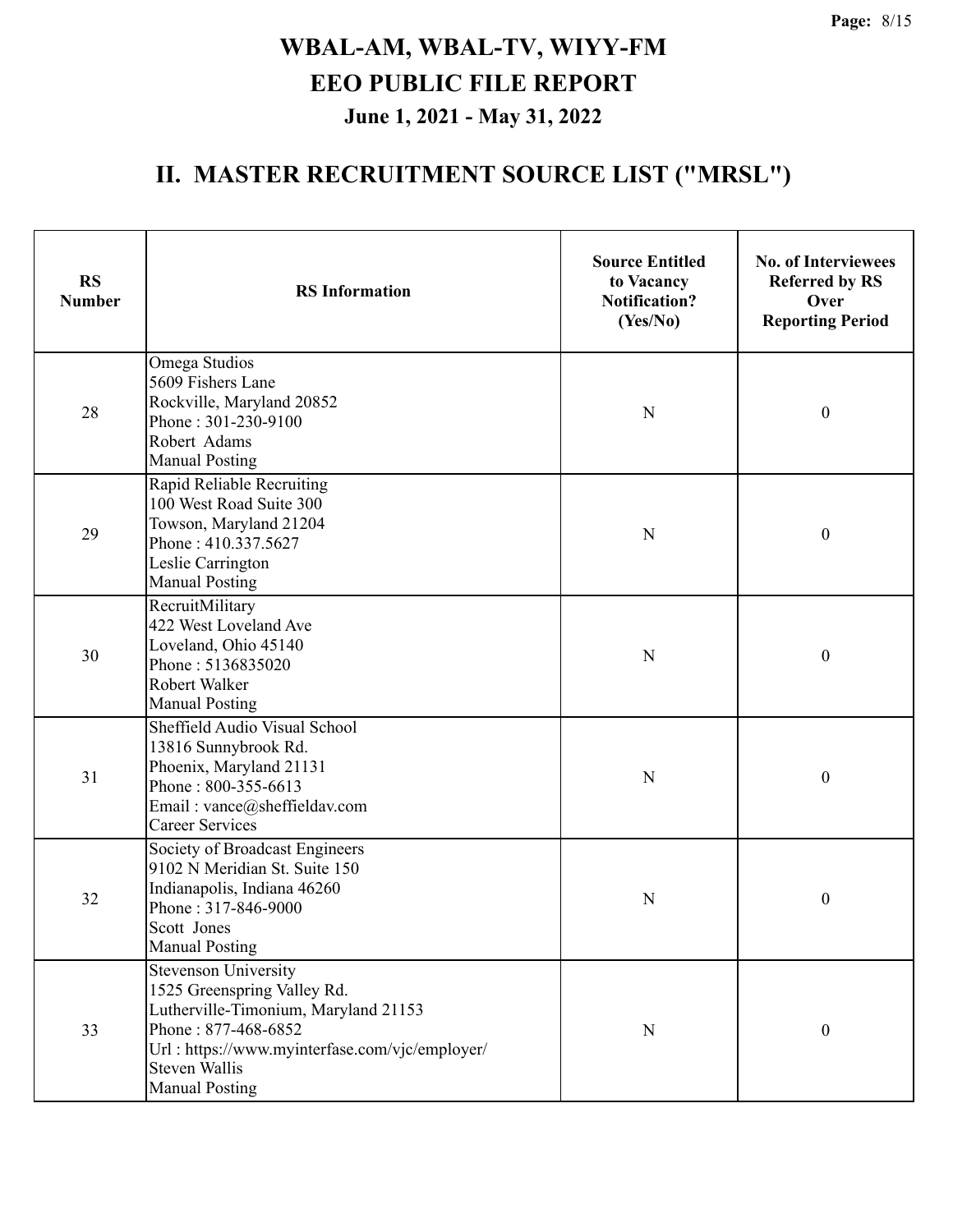| <b>RS</b><br><b>Number</b> | <b>RS</b> Information                                                                                                                                                                                           | <b>Source Entitled</b><br>to Vacancy<br><b>Notification?</b><br>(Yes/No) | <b>No. of Interviewees</b><br><b>Referred by RS</b><br>Over<br><b>Reporting Period</b> |
|----------------------------|-----------------------------------------------------------------------------------------------------------------------------------------------------------------------------------------------------------------|--------------------------------------------------------------------------|----------------------------------------------------------------------------------------|
| 34                         | Temple University<br>220 Mitten Hall 1913 N. Broad Street<br>Philadelphia, Pennsylvania 19112<br>Phone: 215-204-7981<br>Url: http://www.temple.edu/provost/careercenter/<br>Kelly Hart<br><b>Manual Posting</b> | N                                                                        | $\boldsymbol{0}$                                                                       |
| 35                         | <b>Towson University</b><br>8000 York Road<br>Towson, Maryland 21252<br>Phone: 410-704-2000<br>Url: https://www.myinterfase.com/towson/employer/<br><b>Career Services</b><br><b>Manual Posting</b>             | N                                                                        | $\boldsymbol{0}$                                                                       |
| 36                         | TV Jobs.com<br>PO Box 4116<br>Oceanside, California 92052<br>Phone: (800) 374-0119<br>Email: jobs@tvjobs.com<br><b>Career Services</b>                                                                          | N                                                                        | $\boldsymbol{0}$                                                                       |
| 37                         | <b>TVB</b><br>120 Wall Street. 15th Floor<br>New York, New York 10005<br>Phone: 212-935-5631<br>Email: htv.careers@hearst.com<br><b>Career Services</b>                                                         | N                                                                        | $\boldsymbol{0}$                                                                       |
| 38                         | University of Baltimore<br>1420 N. Charles St.<br>Baltimore, Maryland 21201<br>Phone: 410-837-4200<br>Jessica Johnson<br><b>Manual Posting</b>                                                                  | N                                                                        | $\boldsymbol{0}$                                                                       |
| 39                         | University of Colorado at Boulder<br>1511 University Avenue #478 UCB<br>Boulder, Colorado 80309<br>Phone: (303) 492-5480<br>Url: http://colorado.edu/<br><b>Christine Mahoney</b><br><b>Manual Posting</b>      | $\mathbf Y$                                                              | $\boldsymbol{0}$                                                                       |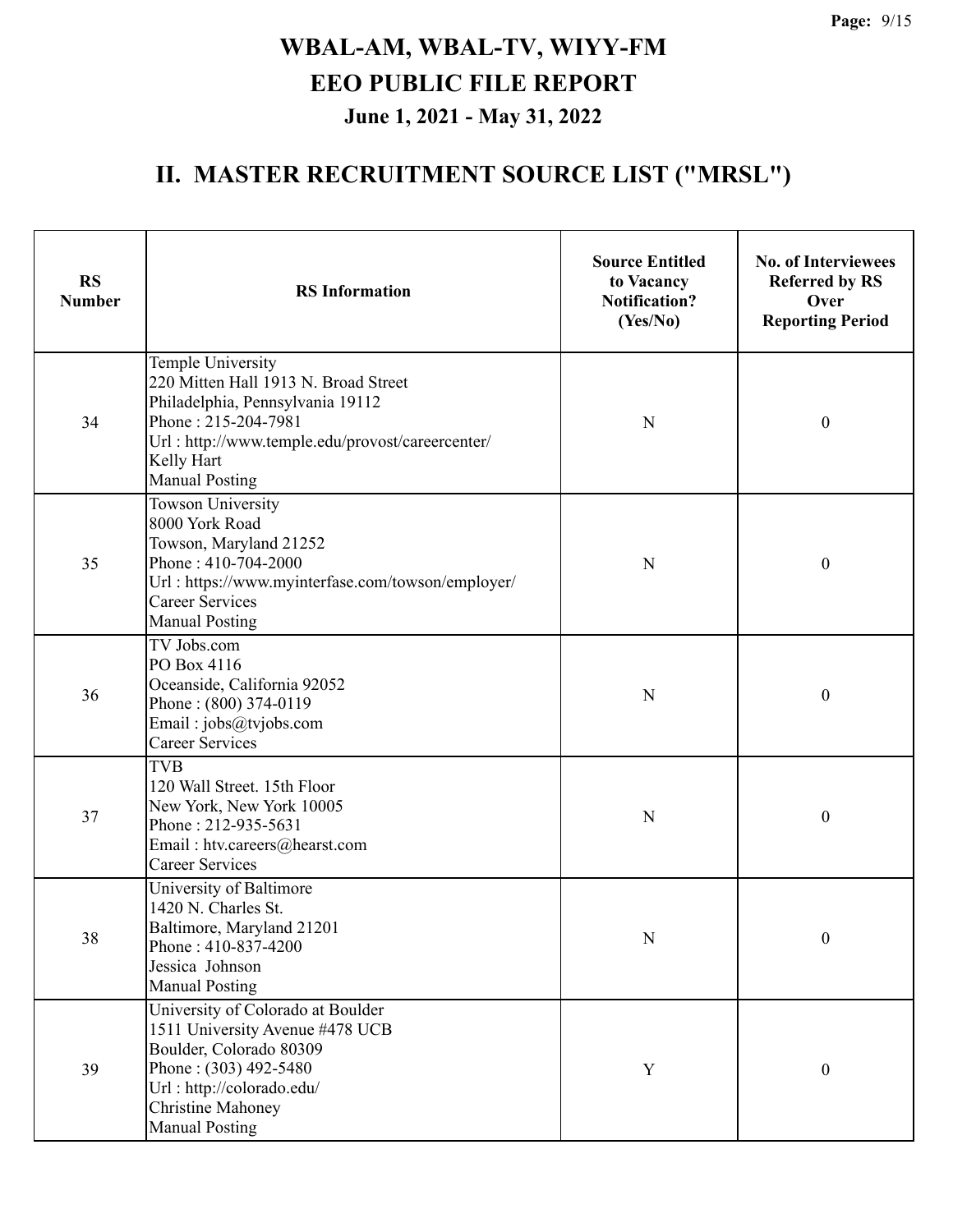| <b>RS</b><br><b>Number</b> | <b>RS</b> Information                                                                                                                                                                                         | <b>Source Entitled</b><br>to Vacancy<br><b>Notification?</b><br>(Yes/No) | <b>No. of Interviewees</b><br><b>Referred by RS</b><br>Over<br><b>Reporting Period</b> |
|----------------------------|---------------------------------------------------------------------------------------------------------------------------------------------------------------------------------------------------------------|--------------------------------------------------------------------------|----------------------------------------------------------------------------------------|
| 40                         | University of Maryland, BC<br>1000 Hilltop Circle<br>Baltimore, Maryland 21250<br>Phone: 410-455-1000<br>Email: careers@umbc.edu<br><b>Career Services</b>                                                    | Y                                                                        | $\boldsymbol{0}$                                                                       |
| 41                         | www.mediagignow.com<br>300 South Riverside Plaza Suite 800<br>Chicago, Illinois 60606<br>Phone: 336-553-0620<br>Url : http://www.mediagignow.com<br>Email: customerservice@mediagignow.com<br>MediaGigNow.com | N                                                                        | $\theta$                                                                               |
|                            | <b>TOTAL INTERVIEWS OVER REPORTING PERIOD:</b>                                                                                                                                                                |                                                                          | 133                                                                                    |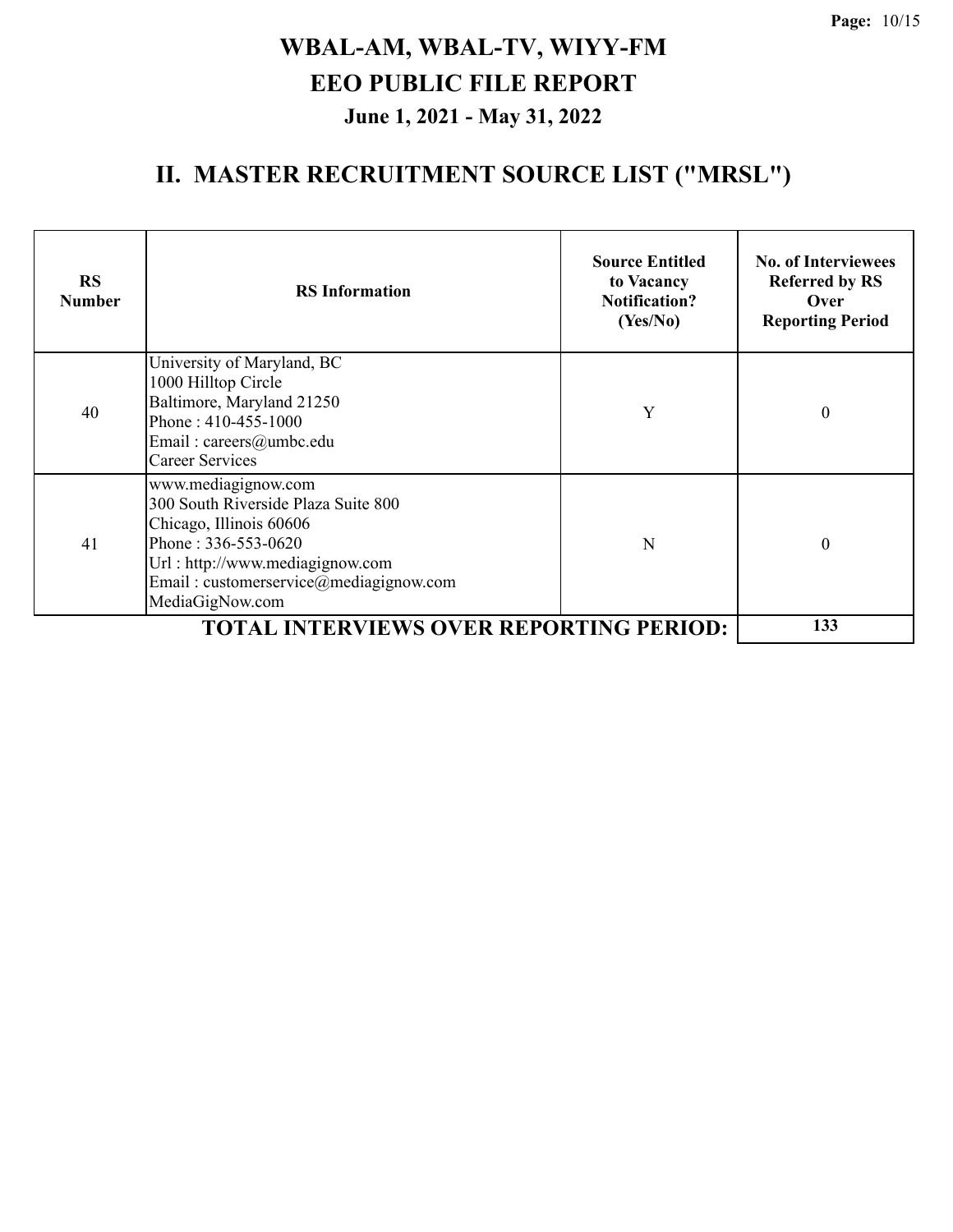|                | <b>Date</b> | <b>Type of</b><br><b>Recruitment Initiative</b><br>(Menu Selection)                | <b>Brief Description Of Activity</b>                                                                                                                                                                                                                                                                                                                                                                                                                                                                                                                                                                                                                              | No. of<br><b>Stations</b><br>Participants | <b>Participant Title</b>                       |
|----------------|-------------|------------------------------------------------------------------------------------|-------------------------------------------------------------------------------------------------------------------------------------------------------------------------------------------------------------------------------------------------------------------------------------------------------------------------------------------------------------------------------------------------------------------------------------------------------------------------------------------------------------------------------------------------------------------------------------------------------------------------------------------------------------------|-------------------------------------------|------------------------------------------------|
|                | 6/1/2021    | Listing of each upper-<br>level category opening<br>in a job bank or<br>newsletter | During the period covered by this report, 1<br>the Station Employment Unit listed<br>vacancies with media trade groups and<br>other recruitment sources whose<br>membership includes participation by<br>women and minorities including AAJA,<br>Emma Bowen Foundation for Minority<br>Interests in Media, Equality Magazines,<br>and other sources that focus on minority<br>participation/job placement.                                                                                                                                                                                                                                                        |                                           | <b>Business Manager</b>                        |
| $\overline{2}$ | 6/1/2021    | Participation in<br>scholarship programs                                           | Emma Bowen Foundation - the program 1<br>entitles one student to receive an hourly,<br>salaried, internship for four consecutive<br>summers and a scholarship for college.<br>The student selects a department to learn<br>the many aspects of the operation and<br>station-specific skills. This year's intern<br>experienced training in Sales, News and<br>Promotions. The station has the<br>opportunity to train, mentor and sponsor<br>the student with the option of full-time<br>employment upon completion of<br>collage                                                                                                                                 |                                           | Director of<br>Programming & Public<br>Affairs |
| $\overline{3}$ | 6/1/2021    | Establishment of<br>training programs for<br>station personnel                     | The Hearst Sales Development Program<br>is designed to train and develop entry<br>level Sales Account Associates for a<br>future Account Executive role within<br>Hearst Television. This sales<br>development program is a<br>comprehensive 10-12-month training<br>with a defined training program outline<br>and milestone goals. Training program<br>objectives are tracked by the sales<br>management team and reported to<br>corporate management. After successful<br>completion of the Hearst Sales<br>Development Program, the Sales<br>Account Associate will have the<br>skills/experience necessary to qualify<br>for a Sales Account Executive role. |                                           | General Sales Manager                          |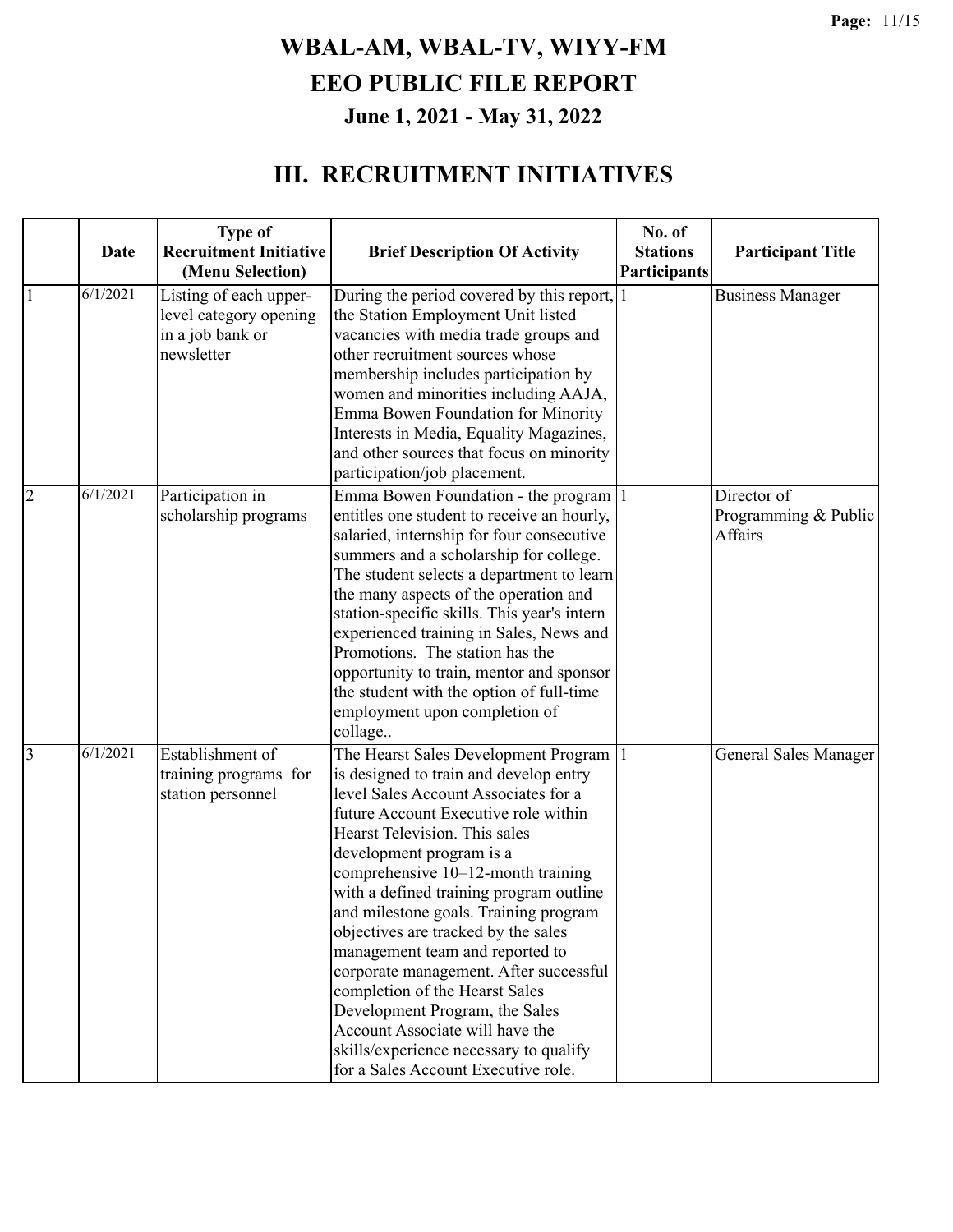|                | Date     | <b>Type of</b><br><b>Recruitment Initiative</b><br>(Menu Selection)                | <b>Brief Description Of Activity</b>                                                                                                                                                                                                                                                                                                                                                                                                                                                                                                                                                                                                                                                         | No. of<br><b>Stations</b><br><b>Participants</b> | <b>Participant Title</b>                                                             |
|----------------|----------|------------------------------------------------------------------------------------|----------------------------------------------------------------------------------------------------------------------------------------------------------------------------------------------------------------------------------------------------------------------------------------------------------------------------------------------------------------------------------------------------------------------------------------------------------------------------------------------------------------------------------------------------------------------------------------------------------------------------------------------------------------------------------------------|--------------------------------------------------|--------------------------------------------------------------------------------------|
| $\overline{4}$ | 6/2/2021 | Participation in events<br>or programs sponsored<br>by educational<br>institutions | Provided the Defense Information<br>School maintenance technicians a<br>virtual tour of the inner-workings of a<br>civilian broadcast facility. The Director<br>of Engineering lead the class through<br>the day-to-day operation of the news<br>room and radio operations. Hearst<br>Careers website was offered to the<br>students and faculty.                                                                                                                                                                                                                                                                                                                                            | 35                                               | Director of<br>Engineering                                                           |
| 5              | 7/5/2021 | Establishment of<br>training programs for<br>station personnel                     | The Harvard Leadership Development<br>Program is designed to train and<br>develop hand selected managers and<br>potential leaders for future career<br>advancement and leadership roles within<br>Hearst Television. This development<br>program is a comprehensive 10-week<br>training with defined training program<br>topics and follow up coursework.<br>Training program objectives are tracked<br>by the human resources team and<br>reported to corporate management. After<br>successful completion of the Harvard<br>Leadership Development Program, the<br>participants will have the<br>skills/experience necessary to qualify<br>for career advancement and leadership<br>roles. | 4                                                | <b>Business Manager</b><br>Managing Editor<br>Digital Manager<br>Local Sales Manager |
| 6              | 1/2/2022 | Establishment of an<br>community                                                   | Fred Young Fellowship- the twelve<br>intern program designed week program is offered to a college<br>to assist members of the senior or graduate student completing<br>the last year of college. The fellow is<br>paid an hourly salary. The fellow's<br>primary focus is on learning to produce<br>a newscast while being lead and<br>mentored by senior leaders. Upon<br>completion of the program, the fellow is<br>offered a full-time newscast producing<br>position at one of Hearst stations.                                                                                                                                                                                         | 1                                                | <b>TV News Director</b>                                                              |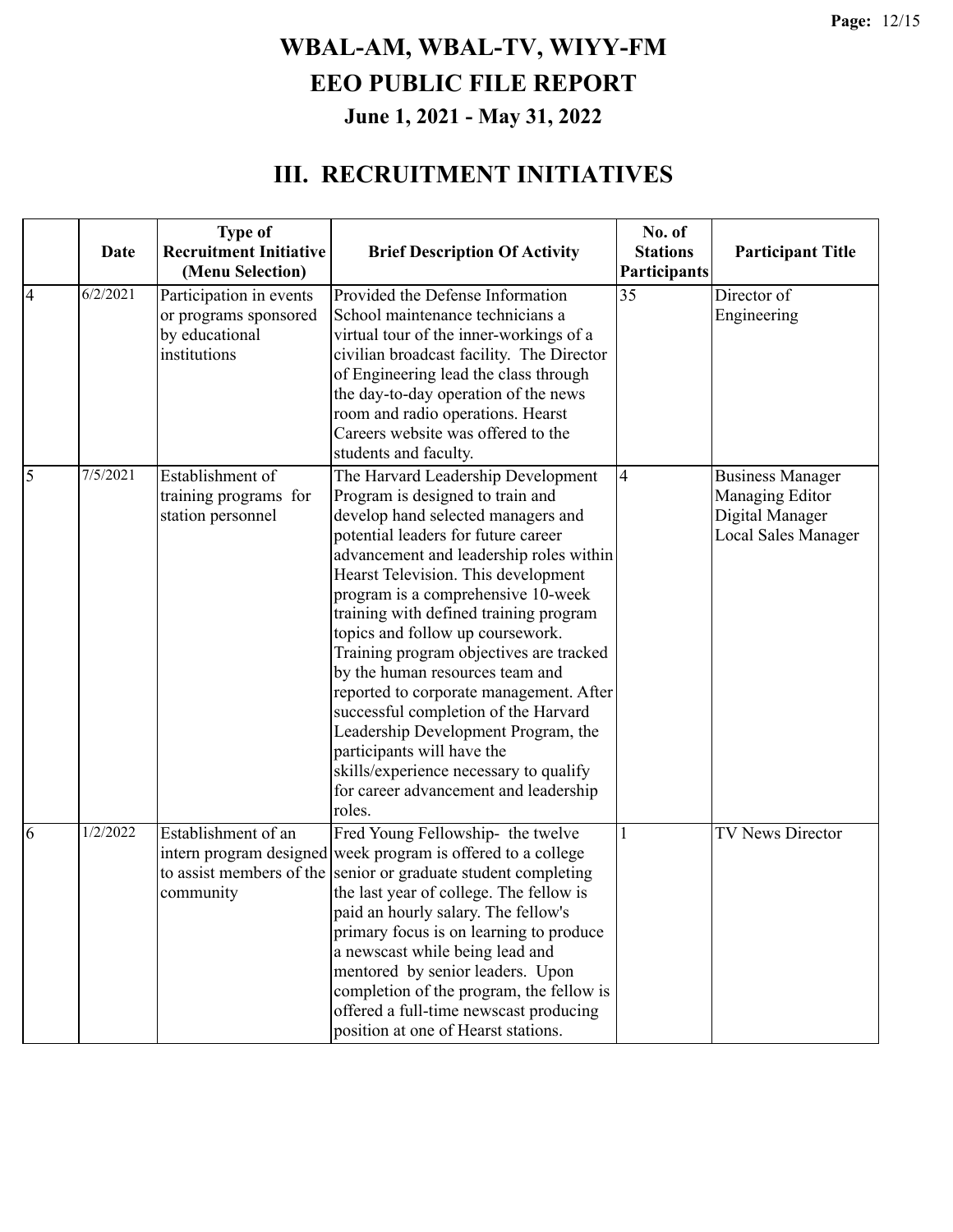|                | <b>Date</b> | <b>Type of</b><br><b>Recruitment Initiative</b> | <b>Brief Description Of Activity</b>                                                                                                                                                                                                                                                                                                                                                                                                                                                                                                                                                                                                                                            | No. of<br><b>Stations</b> | <b>Participant Title</b>                                                                            |
|----------------|-------------|-------------------------------------------------|---------------------------------------------------------------------------------------------------------------------------------------------------------------------------------------------------------------------------------------------------------------------------------------------------------------------------------------------------------------------------------------------------------------------------------------------------------------------------------------------------------------------------------------------------------------------------------------------------------------------------------------------------------------------------------|---------------------------|-----------------------------------------------------------------------------------------------------|
|                |             | (Menu Selection)                                |                                                                                                                                                                                                                                                                                                                                                                                                                                                                                                                                                                                                                                                                                 | Participants              |                                                                                                     |
| $\overline{7}$ | 2/1/2022    | Provision of training to<br>management          | Participants in the Diversity, Equity, and  3<br>Inclusion (DEI) workshop learned the<br>definition of diversity, equity, and<br>inclusion, how to understand and<br>articulate why DEI matters and how to<br>recognize unconscious bias to<br>effectively manage blind spots. Various<br>activities were completed throughout the<br>workshop to provide further<br>understanding of these learning<br>objectives. Included in the takeaways<br>are various ways hiring managers can<br>implement their learnings into the hiring<br>process and into their current<br>management style to foster an inclusive<br>workplace culture.                                           |                           | General Manager<br><b>General Manager</b><br>Director of<br>Programming and<br><b>Pubic Affairs</b> |
| 8              | 2/9/2022    | Provision of training to<br>management          | Hearst Television General Managers and 2<br>Radio General Manager participated in<br>an hour-long EEO training session<br>presented by legal counsel. Topics<br>included background and updates on the<br>current EEO regulatory environment for<br>broadcasters, including developments<br>around EEO Form 395-B; discussion of<br>the requirements of the FCC's EEO rule,<br>including methods of ensuring equal<br>employment opportunity and preventing<br>discrimination; and practical<br>considerations related to EEO programs<br>for broadcast employment units.                                                                                                       |                           | <b>General Manager</b><br><b>General Manager</b>                                                    |
| 9              | 2/10/2022   | Provision of training to<br>management          | Hearst Television General Managers and 2<br>Radio General Manager participated in a<br>workplace diversity training event<br>presented by Dr. Janet Reid, PhD and<br>Vincent R. Brown titled, Diversity,<br>Equity, and Inclusion Dialogue and<br>Learning Session. The session focused<br>on the various dimensions of diversity<br>and several different strategies to<br>achieve equality, equity and inclusion in<br>the workplace. The session also<br>addressed different communication<br>strategies. The overall goal was to<br>provide training to station executive<br>management about methods of ensuring<br>equal opportunities and inclusion in the<br>workplace. |                           | General Manager<br>General Manager                                                                  |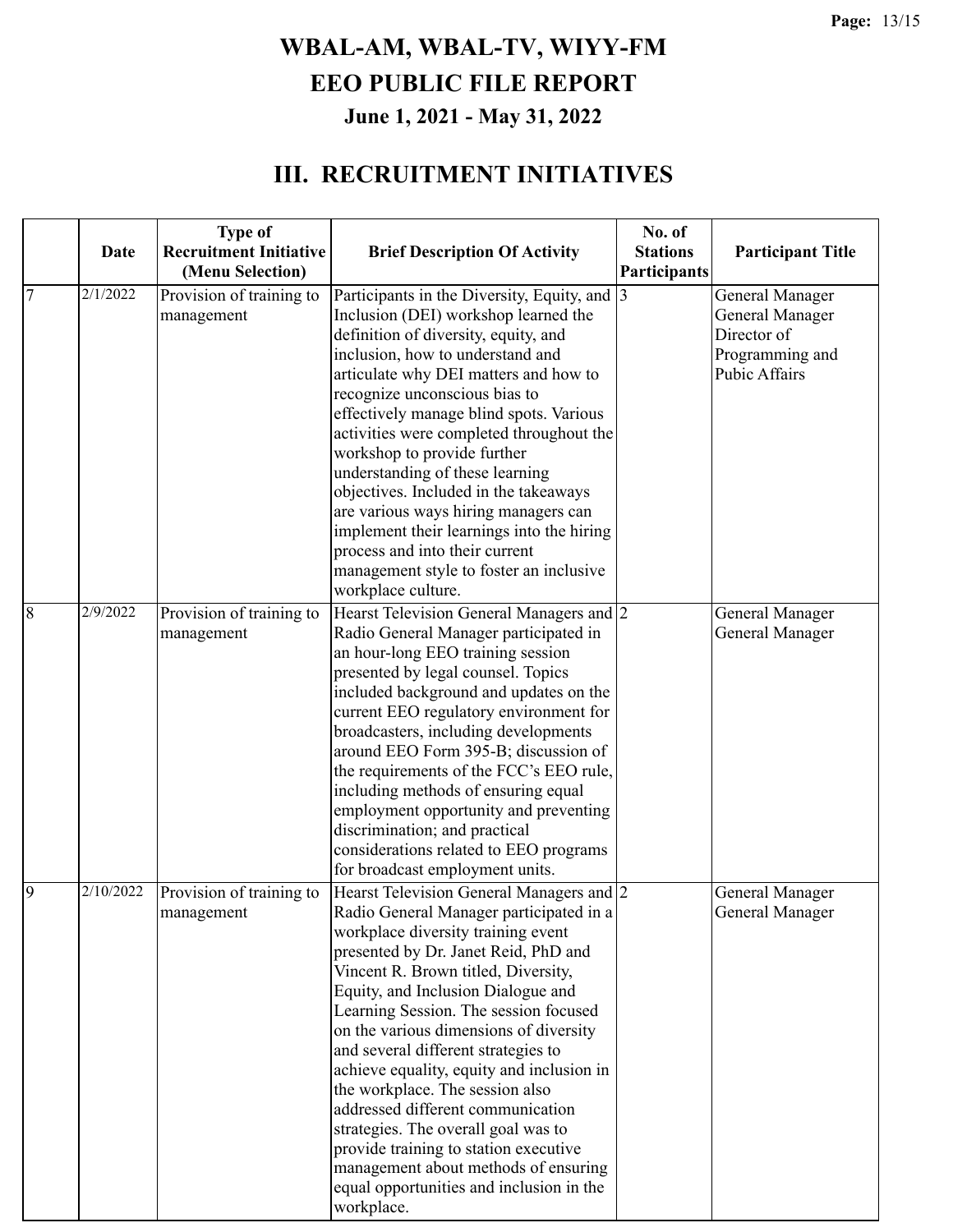|                 | <b>Date</b> | <b>Type of</b><br><b>Recruitment Initiative</b><br>(Menu Selection)                | <b>Brief Description Of Activity</b>                                                                                                                                                                                                                                                                                                                                                                                               | No. of<br><b>Stations</b><br>Participants | <b>Participant Title</b>                                                            |
|-----------------|-------------|------------------------------------------------------------------------------------|------------------------------------------------------------------------------------------------------------------------------------------------------------------------------------------------------------------------------------------------------------------------------------------------------------------------------------------------------------------------------------------------------------------------------------|-------------------------------------------|-------------------------------------------------------------------------------------|
| 10              | 2/24/2022   | Participation in events<br>or programs sponsored<br>by educational<br>institutions | WBAL Radio News Report was a<br>virtual speaker at Georgetown<br>University's graduate news writing<br>class. They were shown scripts and<br>played audio from newscast. Questions<br>were taken on how to cover news for<br>radio and how to cover news during a<br>pandemic. Students were able to ask<br>questions. The reporter provided Hearst<br>careers as an option for future<br>employment.                              | 20                                        | Reporter                                                                            |
| 11              | 3/1/2022    | Participation in events<br>or programs sponsored<br>by educational<br>institutions | News Director participated in the<br>Syracuse University Career Fair. The<br>career fair gives current students an<br>opportunity to meet representatives from<br>a variety of organizations to network,<br>discuss job and internship opportunities,<br>and gain career and industry insight.                                                                                                                                     | 1                                         | News Director                                                                       |
| $\overline{12}$ | 3/3/2022    | Establishment of an<br>community                                                   | <b>Operation Transition - WBAL TV</b><br>intern program designed hosted the first military intern. The<br>to assist members of the intern had an opportunity to transition<br>into their next career as a paid intern<br>through the military. At WBAL-TV, the<br>intern experienced working with<br>account executives in the sales<br>department, producing a newscast, and<br>working with a reporter in the radio<br>newsroom. | 1                                         | TV News Director                                                                    |
| 13              | 5/11/2022   | Participation in Job<br>Fairs                                                      | Director of Public Affairs and Hearst<br>Television's Director of Veteran<br>Recruiting displayed visuals and a QR<br>Code which directed you to WBAL-TV<br>and Radio job postings at M&T Bank's<br>Veteran Job Fair. The job fair focused on<br>hiring veterans and transitioning<br>military personal and their families.                                                                                                        | $\overline{2}$                            | Director of<br>Programming & Public<br>Affairs<br>Director of Veteran<br>Recruiting |